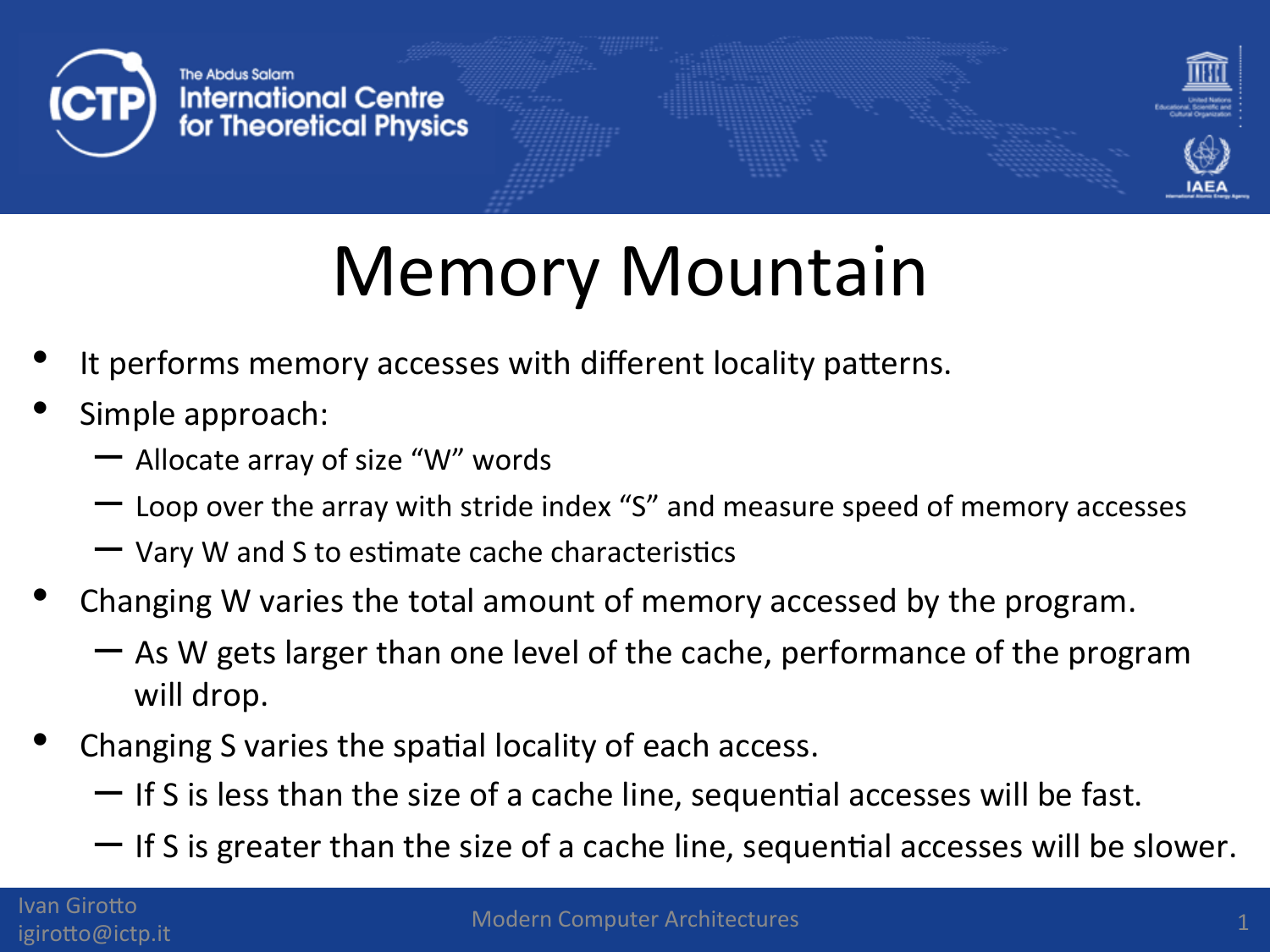



**IAEA** 

#### Transpose

| $\mathbf{1}$ | $2\overline{ }$ | $\overline{\mathbf{3}}$ | $\overline{4}$ | 1              | 5 <sup>5</sup> | 9  | 13 |
|--------------|-----------------|-------------------------|----------------|----------------|----------------|----|----|
| 5            | 6               | $\overline{7}$          | 8              | 2 <sup>1</sup> | 6              | 10 | 14 |
| 9            | 10              | 11                      | 12             | $\overline{3}$ | $\overline{7}$ | 11 | 15 |
| 13           | 14              | 15                      | 16             |                | 8              | 12 | 16 |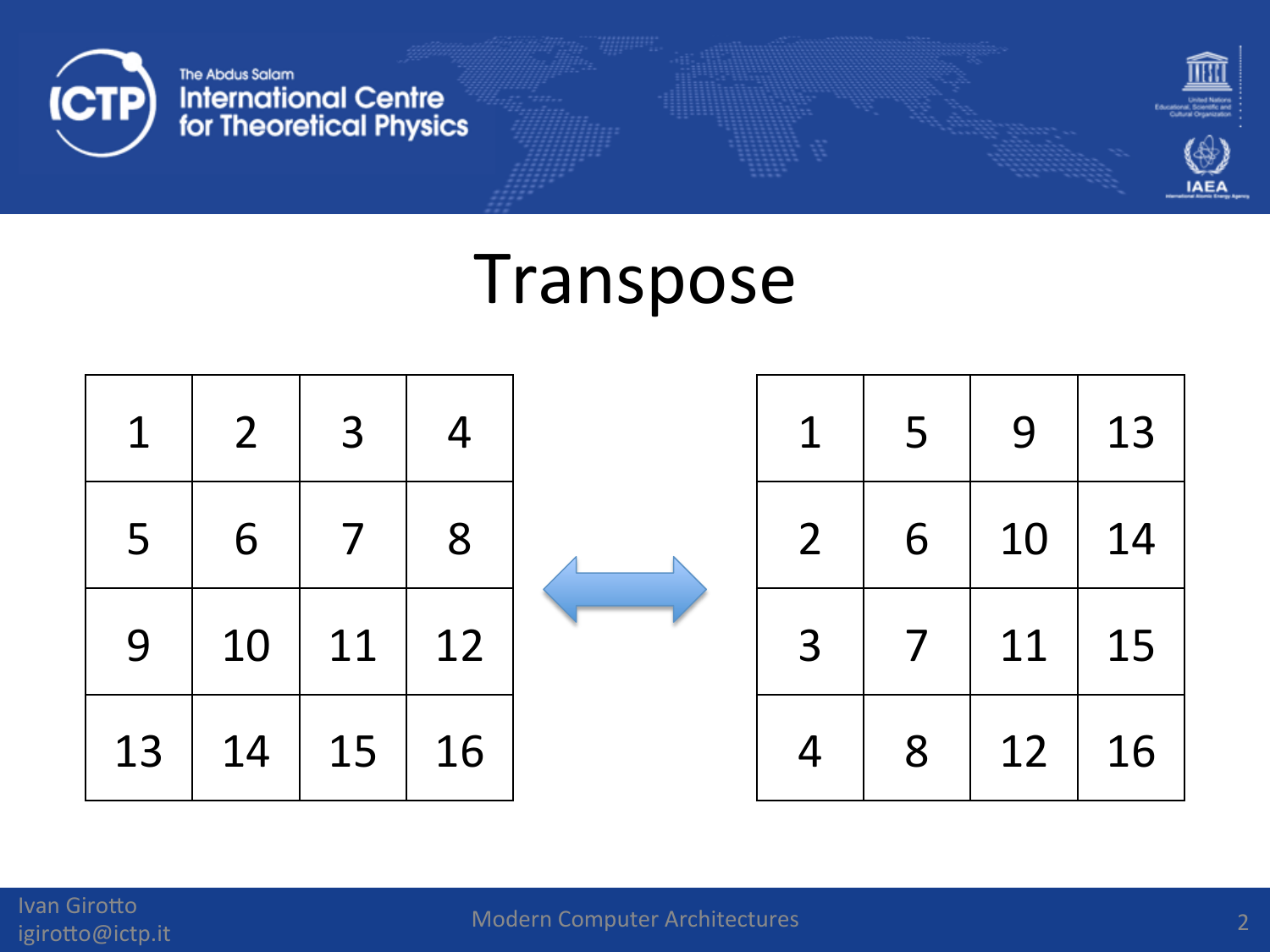



|    | $\mathcal{P}$   | $\overline{3}$ | $\overline{4}$ |  |                        | $\overline{0}$ | $\overline{O}$ | $\overline{0}$ | $\Omega$ |
|----|-----------------|----------------|----------------|--|------------------------|----------------|----------------|----------------|----------|
|    |                 |                | 8              |  |                        | $\overline{0}$ | $\mathbf 0$    | $\overline{0}$ | $\Omega$ |
| 9  | 10 <sup>1</sup> | 11   12        |                |  | $\mathbf{\mathcal{D}}$ | 0              | $\mathbf{O}$   | $\overline{0}$ | $\Omega$ |
| 13 | 14              | 15   16        |                |  | 6                      | 0              |                | $\overline{0}$ | $\Omega$ |

• Copy the data on the buffer block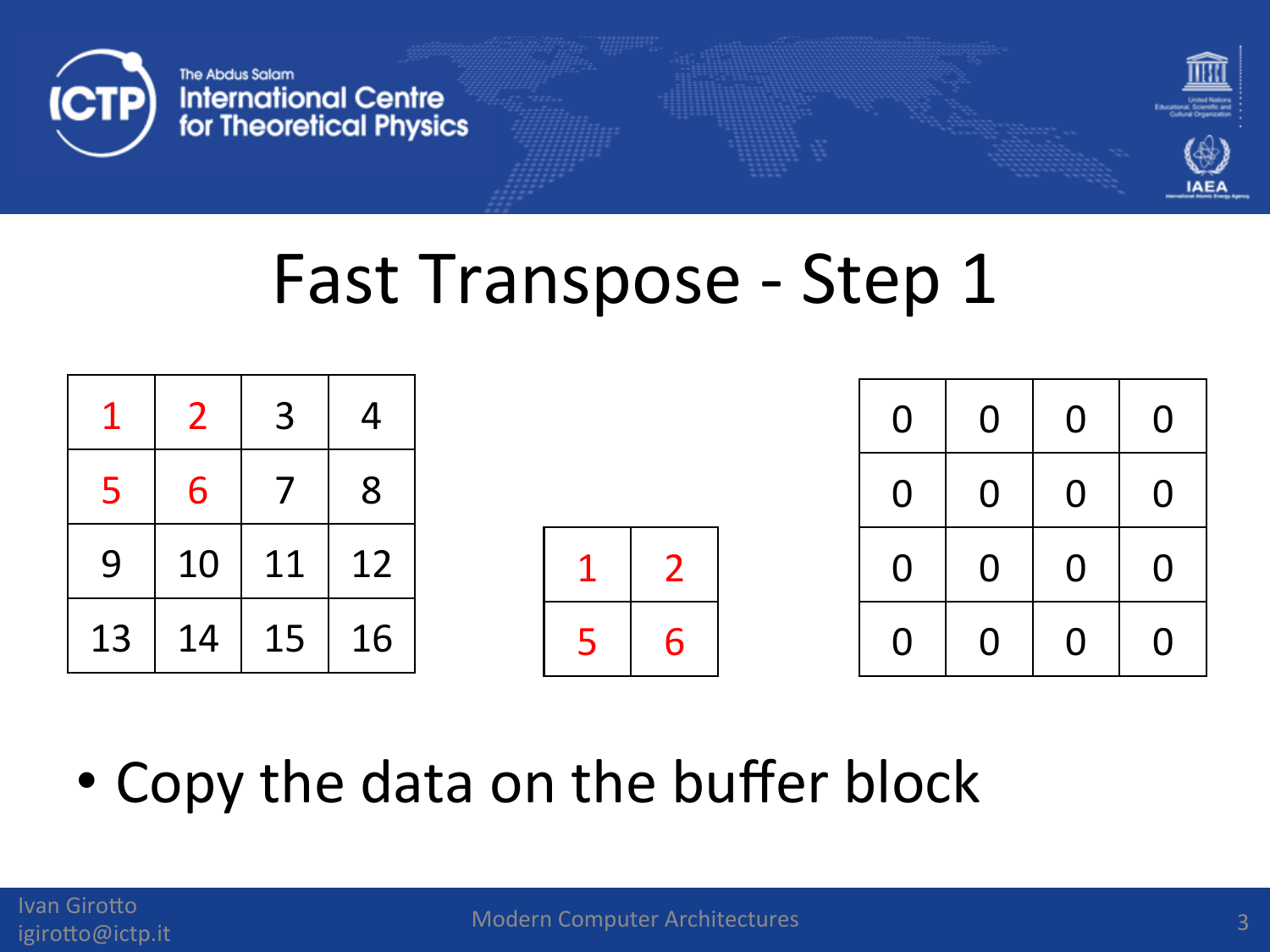



|    |                 | $\mathcal{R}$ | $\boldsymbol{\mathcal{A}}$ |  |   | $\Omega$ | $\overline{0}$ | $\overline{0}$ |  |
|----|-----------------|---------------|----------------------------|--|---|----------|----------------|----------------|--|
|    |                 |               | - 8                        |  |   | $\Omega$ | $\overline{0}$ | $\overline{0}$ |  |
| 9  | 10 <sup>1</sup> | 11   12       |                            |  |   | $\Omega$ | $\overline{0}$ | $\overline{O}$ |  |
| 13 |                 | 14   15   16  |                            |  | 6 | $\Omega$ | $\mathbf{O}$   | $\mathbf 0$    |  |

• Transpose the block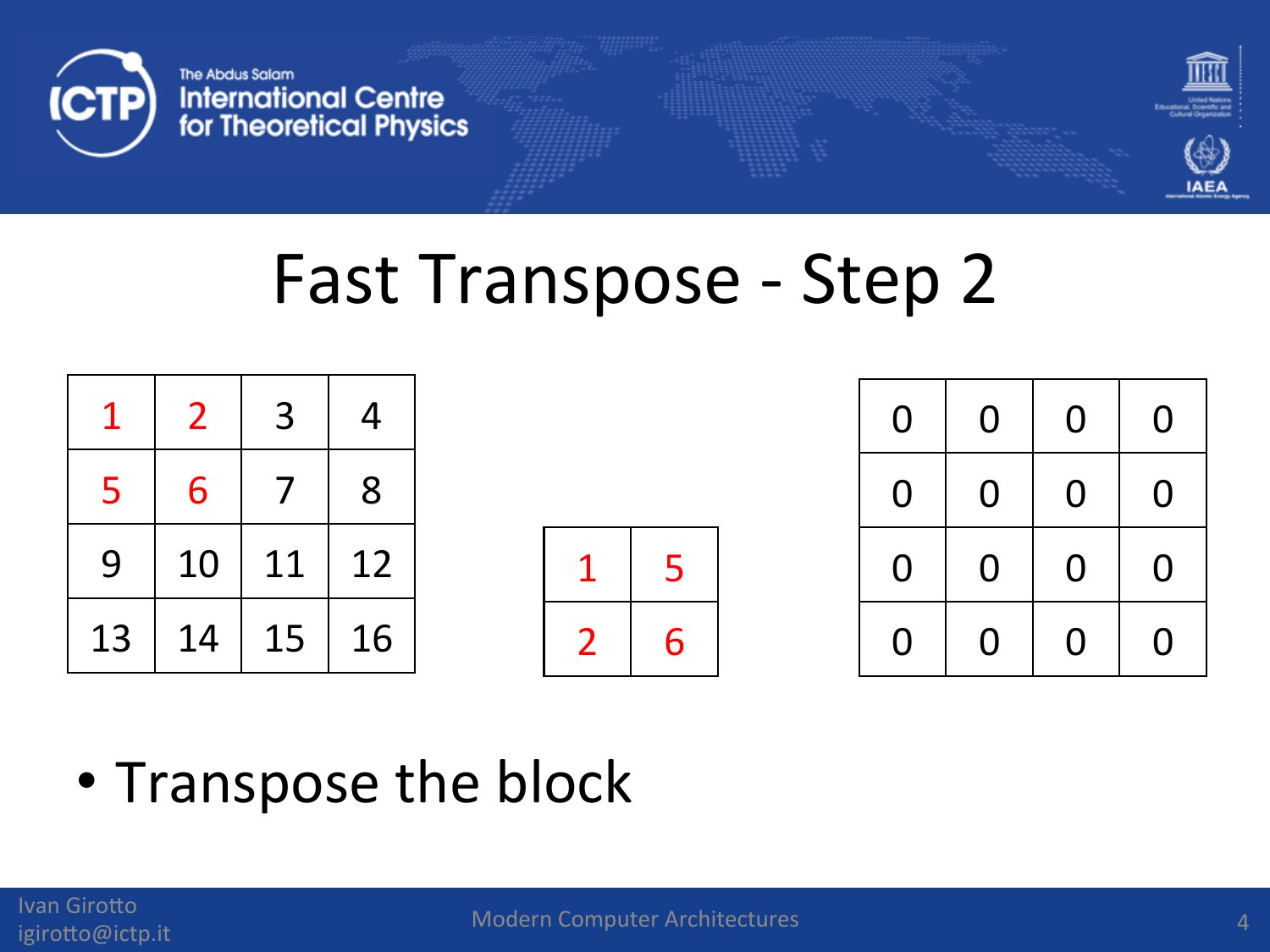



|                 | 2 <sup>7</sup> | 3 <sup>1</sup> | $\overline{4}$ |  |   | $\mathbf 1$    | 5 <sub>1</sub> | $\overline{0}$ | $\Omega$       |
|-----------------|----------------|----------------|----------------|--|---|----------------|----------------|----------------|----------------|
| 5               | 6              | 7 <sup>1</sup> | 8              |  |   | $\overline{2}$ | 6              | $\overline{0}$ |                |
| 9               |                | 10   11   12   |                |  |   | $\overline{0}$ | $\overline{0}$ | $\overline{0}$ |                |
| 13 <sup>1</sup> |                | 14   15   16   |                |  | 6 | $\mathbf 0$    | $\overline{0}$ | $\overline{0}$ | $\overline{O}$ |

• Copy the transposed block from the buffer block to the destination matrix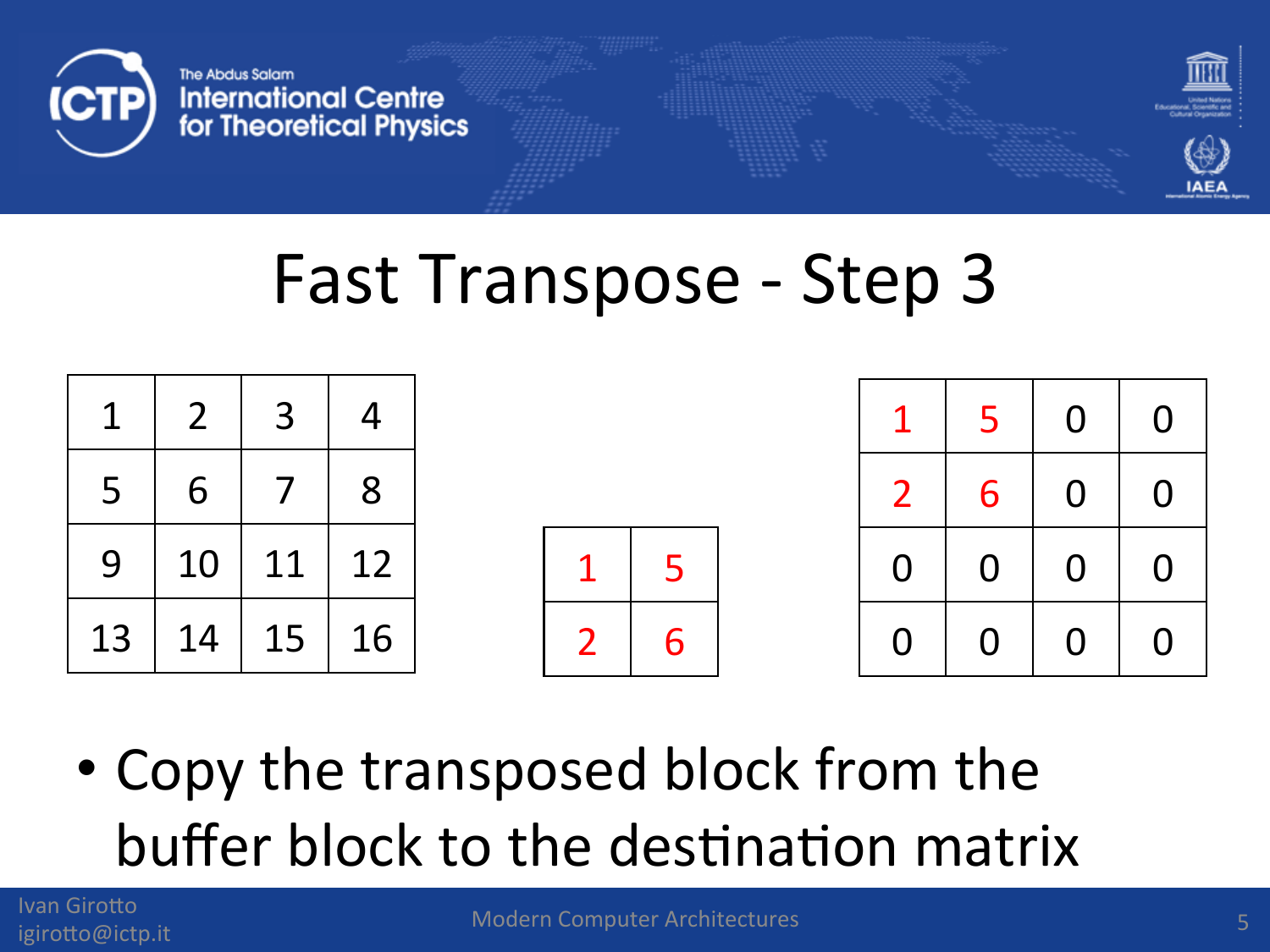



| $\mathbf 1$ | $\overline{2}$  | $\mathbf{3}$ | $\boldsymbol{\mathcal{A}}$ |              |    |  | $\mathbf 1$    | 5 <sub>5</sub> | $\overline{0}$ | $\overline{0}$ |
|-------------|-----------------|--------------|----------------------------|--------------|----|--|----------------|----------------|----------------|----------------|
| 5           | 6               |              | 8                          |              |    |  | $\overline{2}$ | 6              | $\overline{0}$ | $\Omega$       |
| 9           | 10 <sup>1</sup> | 11   12      |                            | $\mathbf{Q}$ | 10 |  | $\Omega$       | $\mathbf{O}$   | $\Omega$       |                |
| 13          | 14              | $15 \mid 16$ |                            | 13           | 14 |  | $\Omega$       | $\mathbf{0}$   | $\mathbf 0$    | $\overline{0}$ |

• Iterates over blocks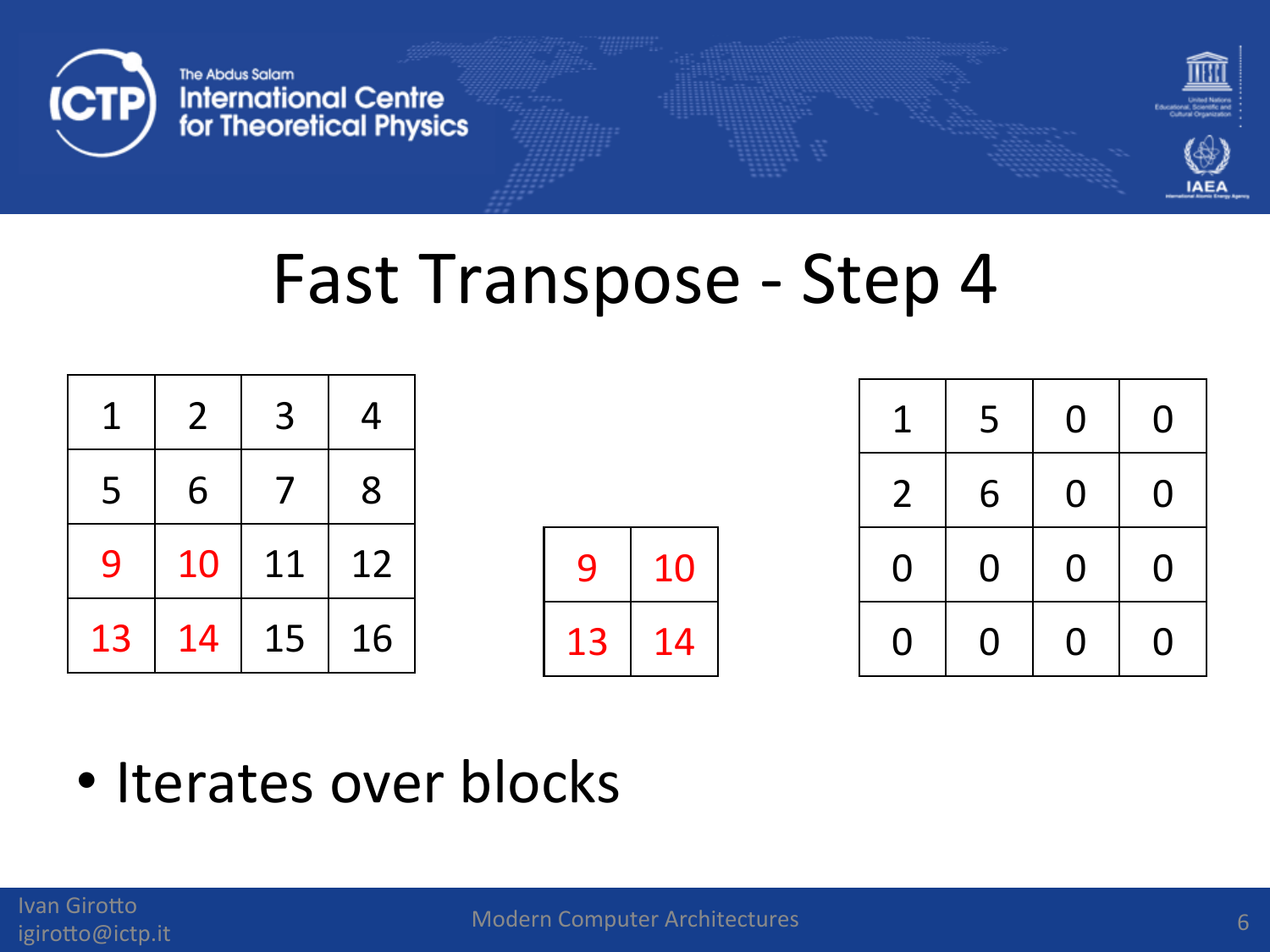



| $\sim$ 1       |   | $2 \mid 3 \mid$ | $\overline{4}$ |              |     | $\mathbf 1$    | 5 <sup>1</sup> | $\overline{0}$ | $\overline{0}$ |
|----------------|---|-----------------|----------------|--------------|-----|----------------|----------------|----------------|----------------|
| 5 <sub>1</sub> | 6 |                 | 8              |              |     | $\overline{2}$ | 6              | $\overline{0}$ |                |
| 9              |   | 10   11   12    |                | $\mathbf{Q}$ | 13  | $\Omega$       | $\mathbf 0$    | $\overline{0}$ | $\overline{0}$ |
| 13             |   | 14   15   16    |                | 10           | -14 | $\overline{O}$ | $\overline{0}$ | $\overline{0}$ |                |

• Iterates over blocks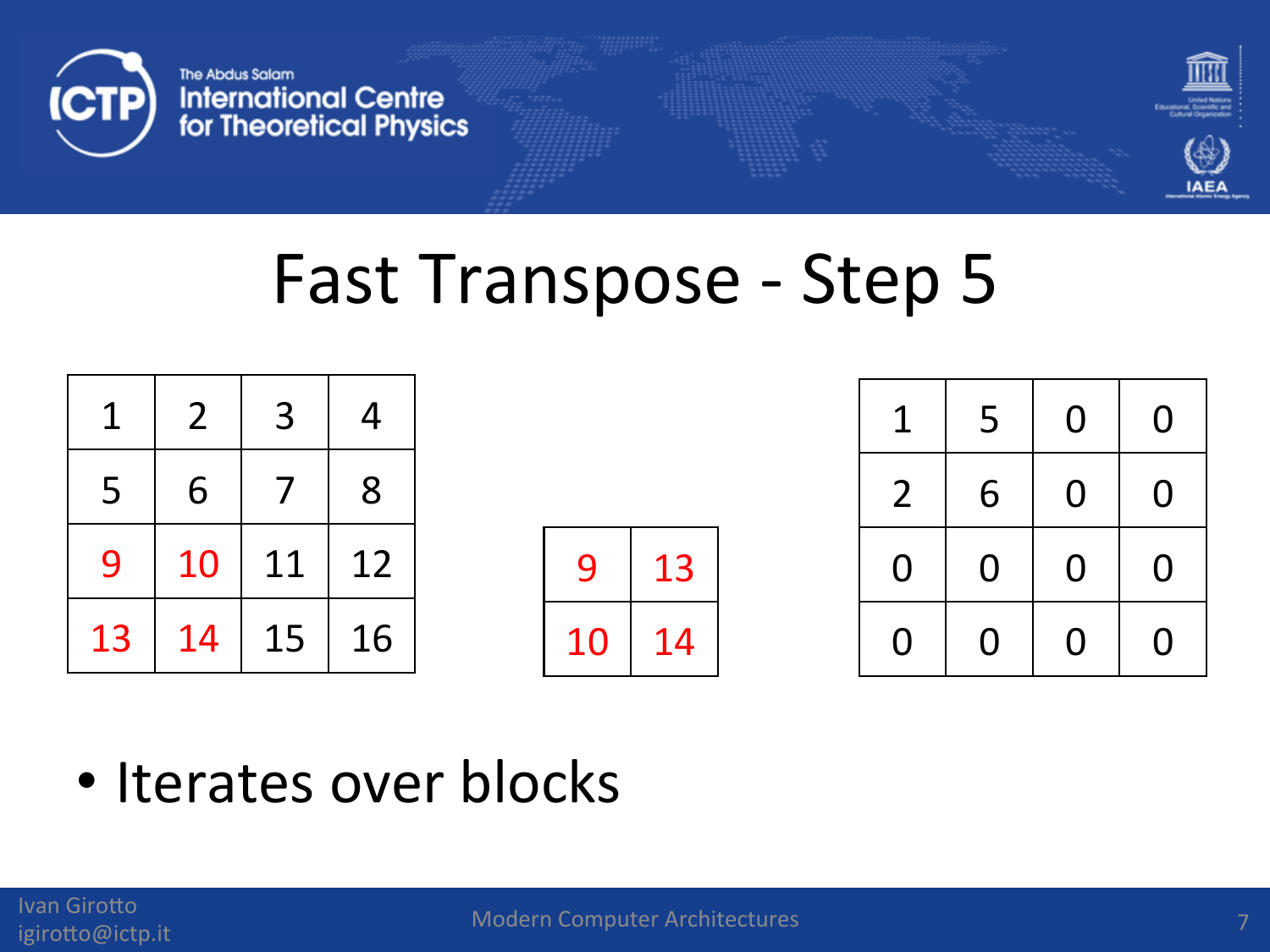



| 1  |   | $2 \mid 3$   |           |              |     | $\mathbf 1$    |                | 5   9          | 13                      |
|----|---|--------------|-----------|--------------|-----|----------------|----------------|----------------|-------------------------|
| 5  | 6 |              | $\vert$ 8 |              |     | $\overline{2}$ | 6 <sup>1</sup> | 10             | 14                      |
| 9  |   | 10   11   12 |           | $\mathbf{Q}$ | 13  | $\Omega$       | $\mathbf 0$    | $\overline{0}$ | $\overline{\mathbf{0}}$ |
| 13 |   | 14   15   16 |           | 10           | -14 | $\overline{0}$ | $\mathbf{0}$   | $\overline{0}$ | $\overline{\mathbf{0}}$ |

• Iterates over blocks